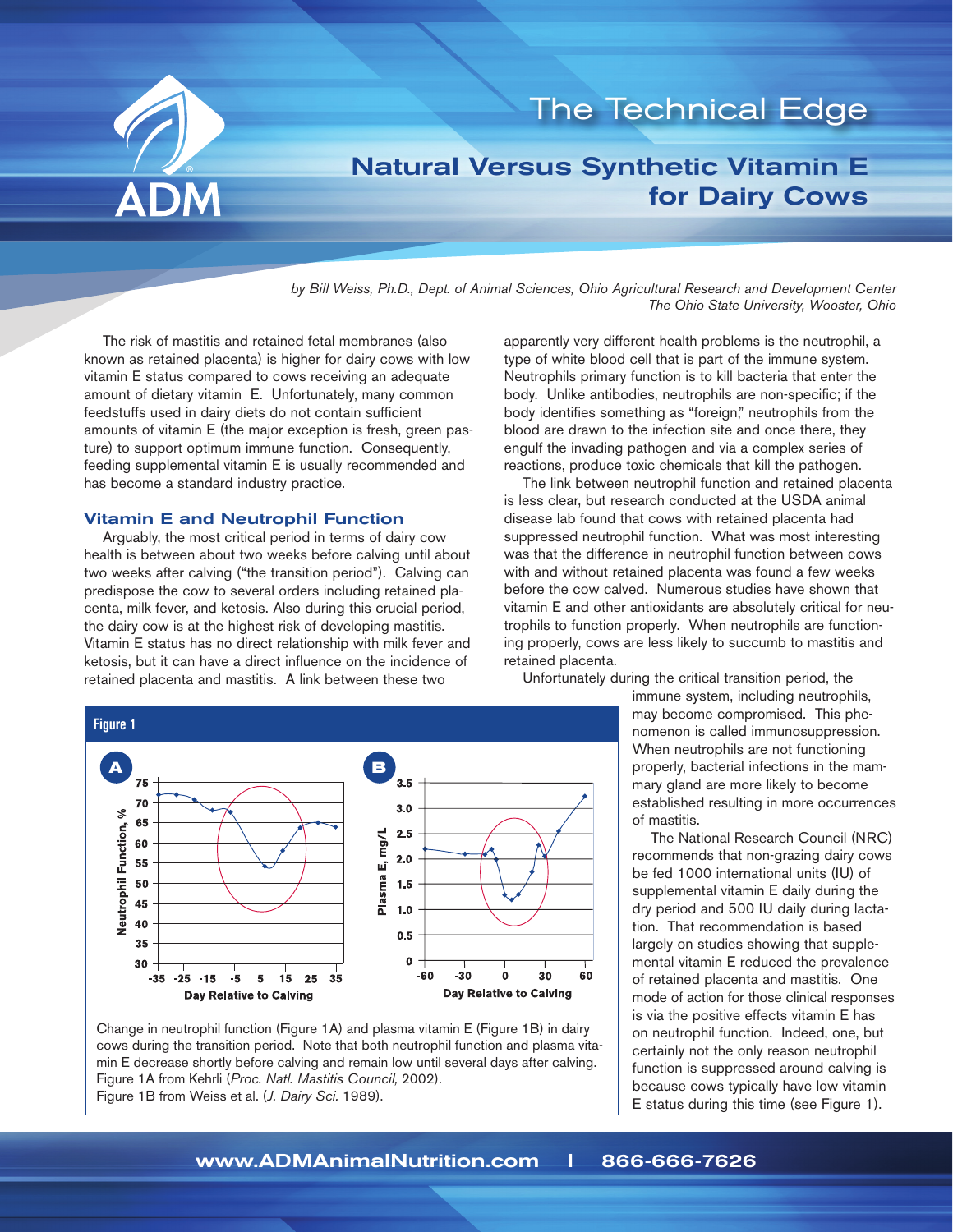

Vitamin E status of cows decrease during the transition period due to reduced dry matter intake which results in reduced intake of vitamin E, transfer of vitamin E to colostrum, and increased utilization of vitamin E because of events associated with parturition. It has been shown that feeding 1000 IU daily of supplemental all-rac-alpha-tocopheryl acetate (most common form of synthetic supplemental vitamin E) to transition cows will not maintain plasma concentrations of vitamin E. Studies from Ohio State and elsewhere has shown that feeding 2000 to 5000 IU (different studies used different supplementation rates) of synthetic vitamin E daily reduced or eliminated the drop in plasma vitamin E and improved mammary gland health in fresh cows compared with those fed 1000 IU daily.

## Impact of Vitamin E on Vitamin E Status

In addition to supplementation rate, form of vitamin E can influence vitamin E status. While there are numerous chemical forms of vitamin E, the dairy industry uses two main types of supplemental vitamin E:

- All-rac-alpha-tocopheryl acetate (synthetic form; commonly referred to as dl-alpha-tocopheryl acetate)
- RRR-alpha-tocopheryl acetate (natural form; commonly referred to as d-alpha-tocopheryl acetate)

The chemical form of vitamin E in both synthetic and naturalform vitamin E is alpha-tocopherol (an acetate unit is attached **12.5% 12.5%** to both forms to increase stability). When tocopherol is chemi-**RSR RRR** cally synthesized, eight different isomers are produced, each **12.5% 12.5%** equal to 12.5% of the total (see Figure 2). When a living plant makes vitamin E (natural) only one isomer is produced – the one called RRR (synthetic vitamin E contains 12.5% RRR and 87.5% other isomers – see Figure 2). Decades ago, it was realized that different forms of vitamin E have different potencies **12.5%** with respect to biological function. This led to the development of the international unit (IU) system. In theory, one IU of vitamin IL IUI **12.5% SSS 100% RRR**



E has the same biopotency regardless of the type of vitamin E. Based on studies with rats (incidentally results from those studies were extremely variable), a cow would need to consume one gram of synthetic-form vitamin E or 0.73 grams of natural-form vitamin E to obtain 1000 IU of vitamin E. However, numerous studies have questioned the accuracy of the IU equivalency factors when applied to dairy cows.

## Research Comparing Synthetic Versus Natural Vitamin E

A study at Ohio State compared vitamin E status of transition cows fed synthetic versus natural-form vitamin E. Starting about 60 days before calving, all cows were fed a silage and hay-based dry cow diet that provided 1000 IU daily of syntheticform vitamin E. Two weeks before expected calving, cows were changed to a prefresh diet that did not provide supplemental vitamin E (control), 2500 IU daily of supplemental syntheticform vitamin E (equal to 2.5 grams), or 2500 IU daily of naturalform vitamin E (equal to 1.8 grams). If the IU system was correct, measures of vitamin E status would be similar between the two groups of supplemented cows and both would be higher than the control. It was observed that supplementing either form of vitamin E enhanced vitamin E status of the cows during the transition period; however, cows fed natural-form vitamin E were in better vitamin E status than cows fed an "equivalent" amount of synthetic-form vitamin E. Concentrations of vitamin E in plasma, colostrum, and milk were higher when cows were fed natural-form vitamin E compared with synthetic-form (see Figure 3 on the next page). Furthermore, the higher concentrations of vitamin E in colostrum increased the concentration of vitamin E in the plasma of calves fed the colostrum and milk.

In addition to measuring concentrations of total vitamin E in plasma and milk, concentrations of specific vitamin E isomers were also measured. This was done in an attempt to develop more accurate equivalency factors. In the Ohio State study, essentially no 2-S type of isomers in plasma and very little in colostrum and milk were found. Of the eight isomers in syntheticform vitamin E, four (50%) are 2S type and four are 2R type (RRR is a 2R type). Researchers did not expect to find very much 2S in samples from cows fed natural-form vitamin E because those cows were not consuming any 2S. However, about 50% of the vitamin E consumed by cows fed the synthetic form of vitamin E was 2S. The almost complete lack of 2S isomers in plasma samples from those cows means that either cows do not absorb that isomer from the intestine or it is not distributed throughout the body after it is absorbed (if this is the reason, it most likely occurs in the liver). If 50% of the vitamin E in the synthetic form is not absorbed or distributed within the body, then the natural form should be twice as potent as the synthetic form, rather than 1.36 times as potent as esti-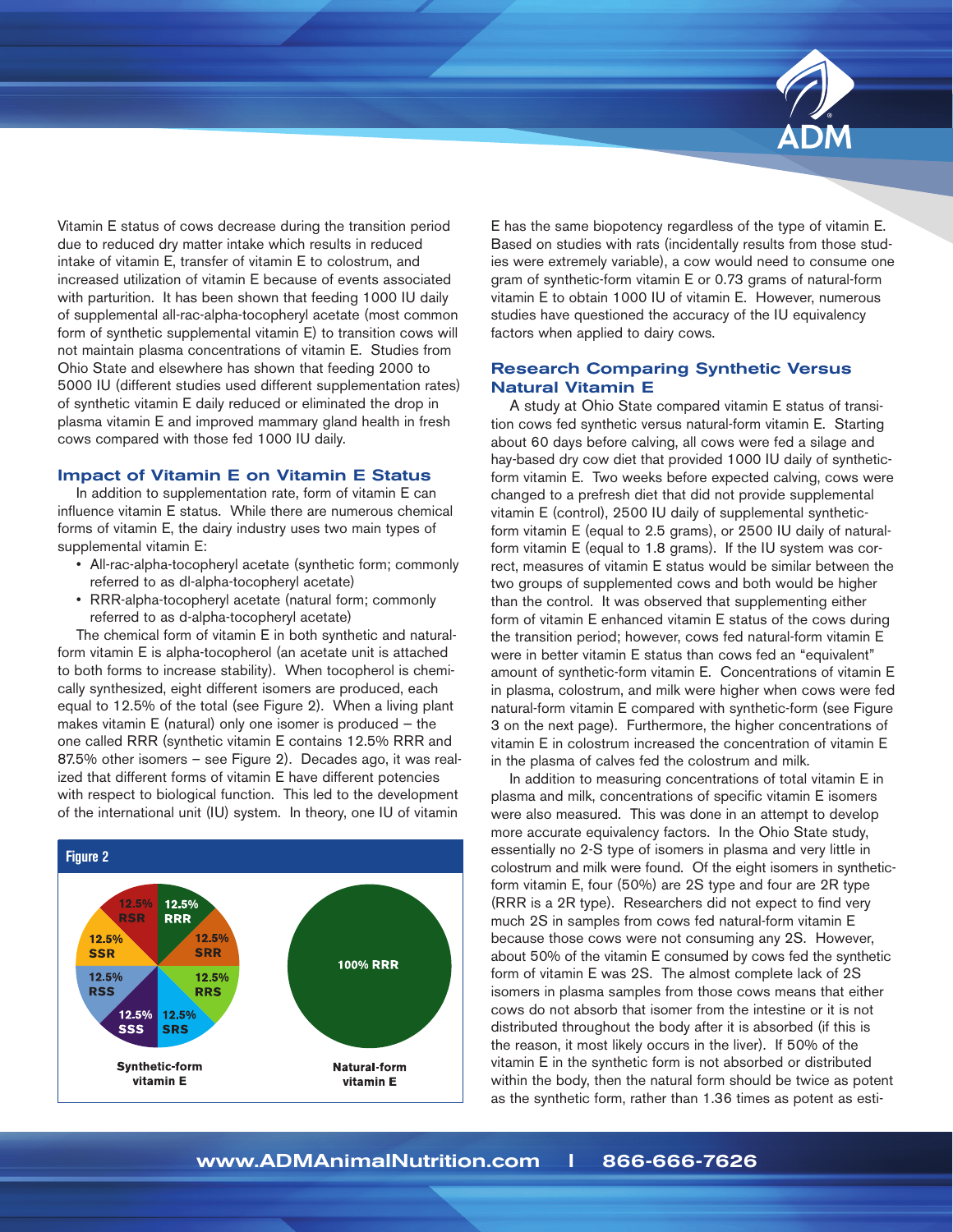

**Vitamin E, mg/L**

**0**

**4**

mated using the IU system. Therefore, if one wants to provide cows with the equivalent of 1000 IU daily of synthetic-form vitamin E (i.e., one gram daily) one needs to only feed 0.5 grams of natural-form vitamin E.

#### **Conclusion**

**STICTUSIOTI**<br>Vitamin E is clearly an integral component of immune function and is especially critical during the transition period when cows **4** are more susceptible to retained placenta and mastitis. Cows in transition exhibited better vitamin E status when fed naturalform vitamin E compared to cows consuming synthetic-form vitamin E. The calf also benefits from the dam receiving naturalform vitamin E. Enhancing the vitamin E status of transition **Control** cows enables them and their calves to better withstand immu-**1** nosuppression. Only half as much natural-form vitamin E is needed compared to synthetic-form vitamin E based on an **0** Ohio State potency study. **Plan<br>Plasma**<br>Plasma<br>Plasma<br>Plasma

#### *References:*

- Kehrli, M. E. 2002. Importance of functional mammary gland immunity during periods of stress. *Proc. Natl. Mast. Council.*:11-21.
- peniods of stress. *PToc. Nati. Mast. Courten.* (11-21)<br>Weiss, W. P., J. S. Hogan, K. L. Smith, and K. H. Hoblet. 1990. Relationships among selenium, vitamin E, and mammary gland health in commercial dairy herds. *J. Dairy Sci.* 73:381-390.
- Weiss, W. P., J. S. Hogan, and D. J. Wyatt. 2009. Relative bioavailability of all-rac and RRR vitamin E based on neutrophil function and total a-tocopherol and isomer concentrations in periparturient dairy cows and their calves. *J. Dairy Sci.* 92:720-731.



**Day Relative to Calving**

÷.

Concentrations of vitamin E in plasma (Figure 3A) and milk (Figure 3B) when cows were fed no supplemental vitamin E, or 2500 IU daily of either synthetic-form or natural-form vitamin E. Concentrations were significantly greater when cows were fed natural-form vitamin E even though the intakes of vitamin E (IU/day) were equal for cows fed synthetic or natural vitamin E. Calves were fed only their dam's colostrum and milk for six feedings before plasma was sampled. Data from Weiss et al. (*J. Dairy Sci.* 2009).

## **Figure 3**

**1**

**3 Plasma Vitamin E, mg/L**